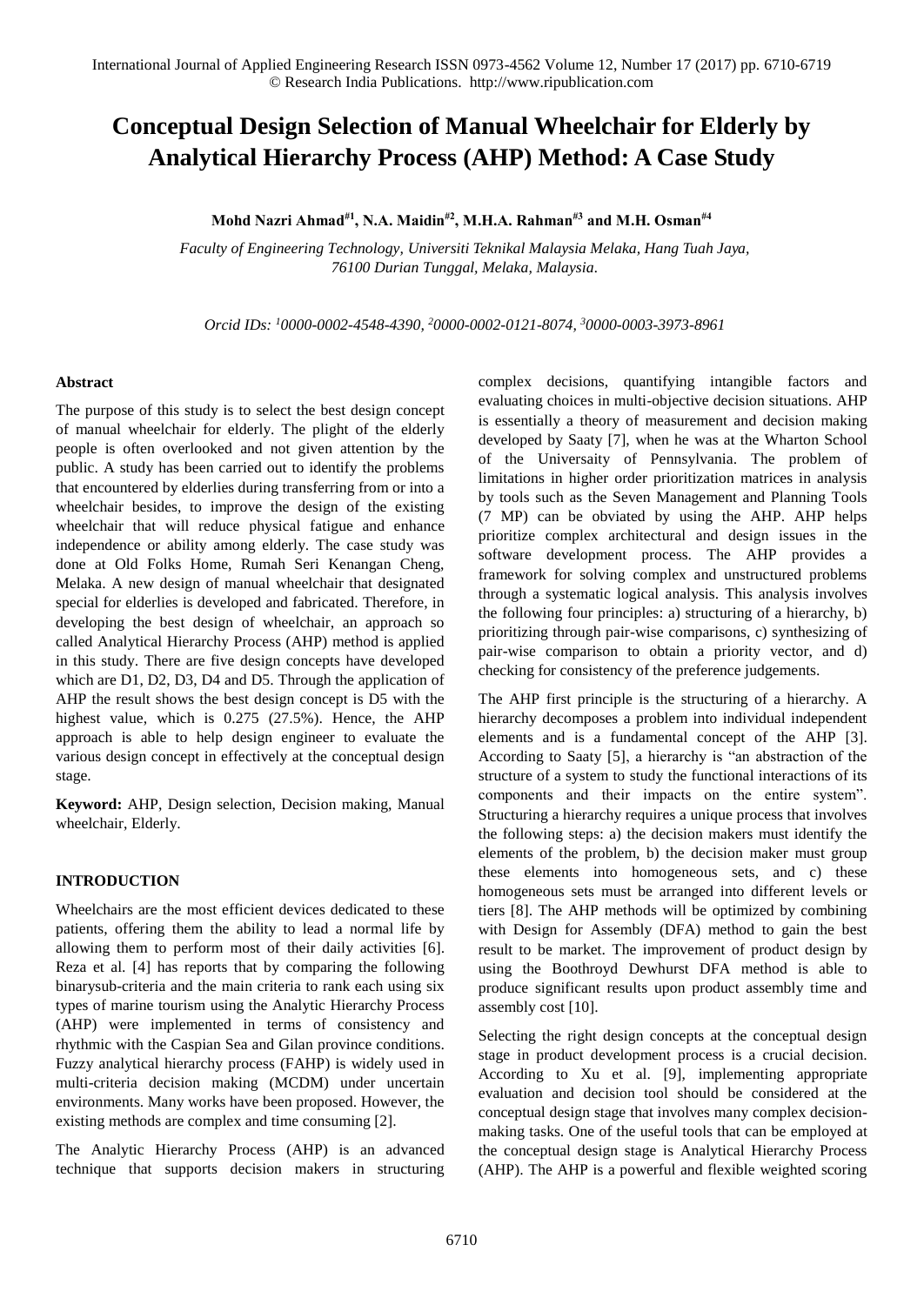decision making process to help people set priorities and make the best decision. Generally, there are six stages in product development process. One of them is conceptual design. It consists of three processes namely concept generation, concept evaluation and concept development.

The aim of this study is to select the best design concept of manual wheelchair for elderly then will optimize in term of cost, performance, safety and maintenance by using the AHP method.

# **METHODOLOGY**

A case study was conducted at Rumah Seri Kenangan Cheng, Melaka. Data were obtained from a total of 50 respondents among the elderly and attendant staff there. Observations have also been made to look at the problems faced by them while using a wheelchair to perform daily activities. In a conceptual design stage, several sketch ideas are generated based on the specifications of the customer requirement. This idea will be selected among the best in the next concept selection method.

The characteristic of wheelchairs on each sketch is different and it can be combined with one idea with another idea.

Fig. 1 shows the observation on situation while using the current manual wheelchair by the elderly. This observation required to ensure that the improvement can be done on new design of wheelchair. Besides that, this method can perform as a guideline to get an idea to redesign the current wheelchair.

## **Conceptual design**

Several sketch ideas are generated based on the specifications of the customer requirement as in Fig. 2. These ideas will be selected among the best in the next concept selection method. The characteristic of wheelchairs on each sketch is different and it can also be combined with one idea with another idea. Table 1 shows the characteristic of each design concept of manual wheelchair.



**Figure 1:** The observation on problem encountered by elderly during transfer process from wheelchair to bed

| Design 1                                            | Design 2                                         | Design 3                                       | Design 4                                    | Design 5                                                    |  |
|-----------------------------------------------------|--------------------------------------------------|------------------------------------------------|---------------------------------------------|-------------------------------------------------------------|--|
| hydraulic jack for<br>lifting mechanism             | gas spring for<br>$\bullet$<br>lifting mechanism | Gear jack as<br>$\bullet$<br>lifting mechanism | Jack for lifting<br>$\bullet$<br>mechanism. | Gear jack for<br>$\bullet$<br>lifting mechanism             |  |
| Armrest can be fliped<br>٠<br>footrest can be flip. | Armrest can be<br>$\bullet$<br>detachable.       | Armrest can be<br>$\bullet$<br>swing away      | Armrest can be<br>$\bullet$<br>swing away.  | Armrest can be<br>$\bullet$<br>swing away.                  |  |
| Horizontal scissors<br>structure                    | Footrest can be<br>$\bullet$<br>sliding in       | Footrest can be<br>$\bullet$<br>flip in.       | Jack position has<br>$\bullet$<br>a slot.   | Simple structure.<br>$\bullet$<br>More stable.<br>$\bullet$ |  |
|                                                     | Vertical scissors<br>$\bullet$<br>structure.     | Vertical scissors<br>$\bullet$<br>structure.   | Standard fixed<br>$\bullet$<br>footrest.    |                                                             |  |

## Table 1: Functional of conceptual design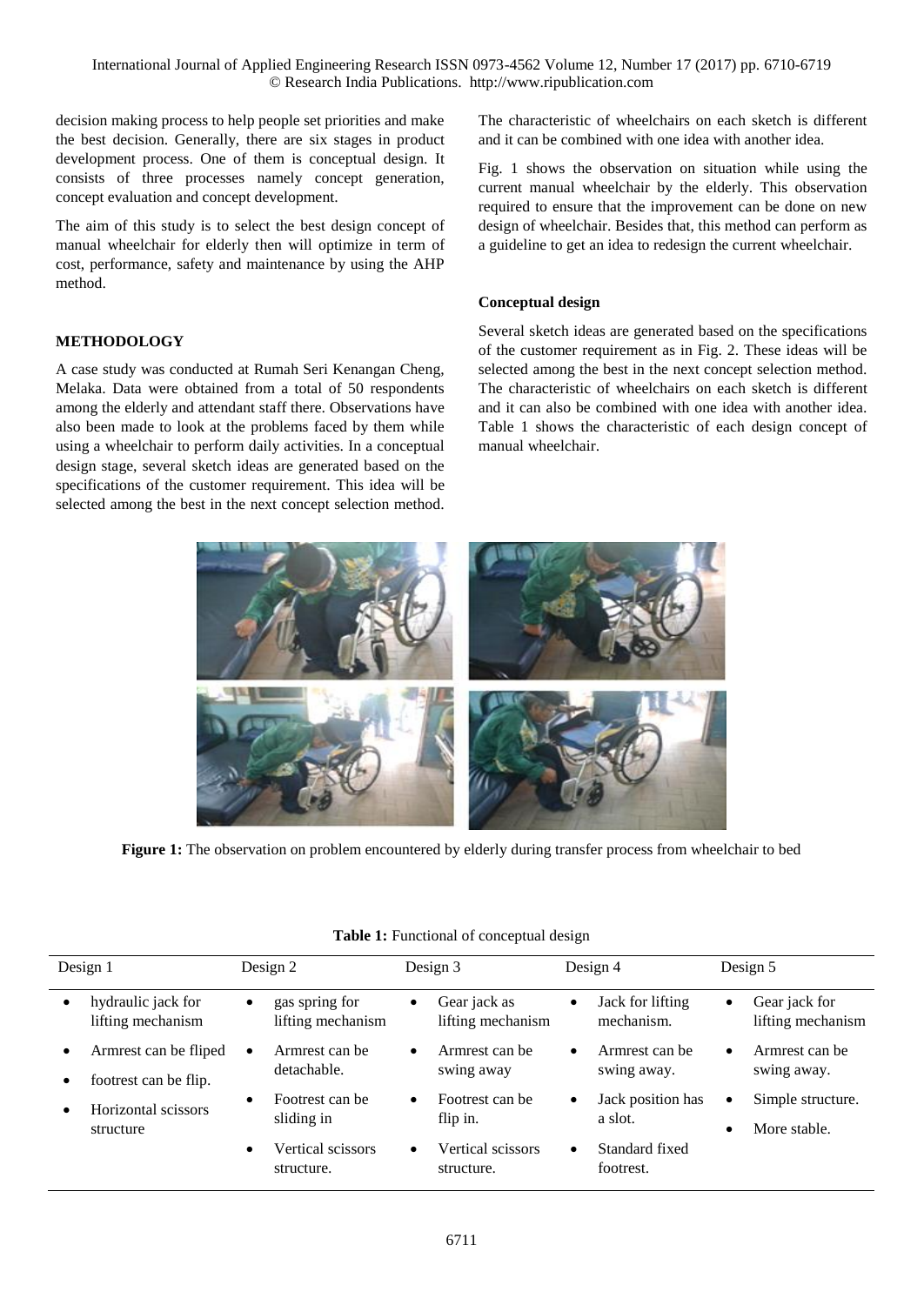# **AHP method**

In order to choose the most suitable design concepts in wheelchair development, the following AHP steps as mentioned in Fig. 3 should be considered. The sequence of procedure should be considered to ensure the result of the simulation is acceptable.



**Figure 2:** Design concept of manual wheelchair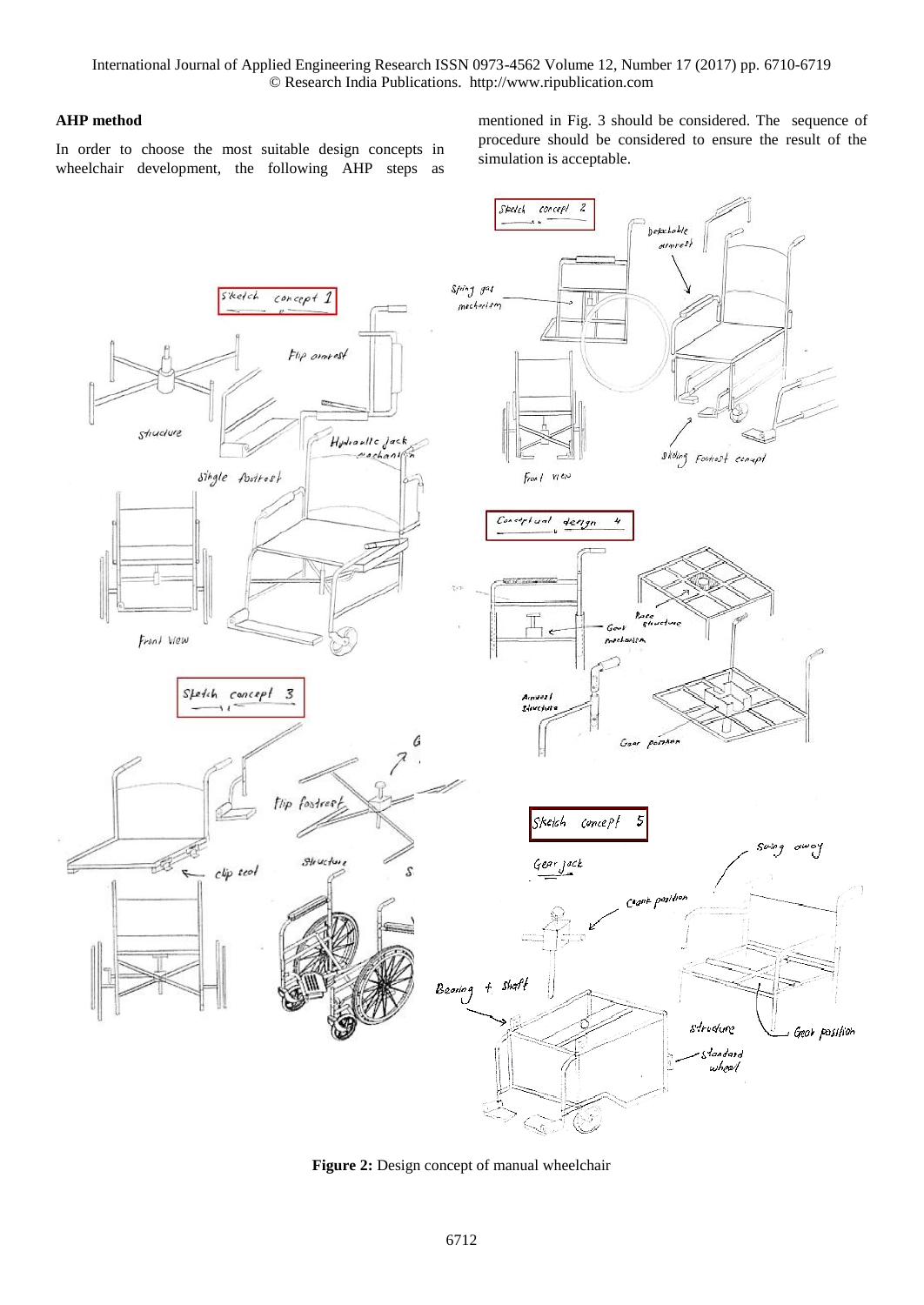

**Figure 3:** The steps of the analytical hierarchy process (AHP) [1]

Basically, AHP consists of three main principles, including hierarchy framework, priority analysis and consistency verification. For the first step of AHP, hierarchy framework is creating by formulating the decision problem. On the top level is representing overall objectives or goal, then the middle levels representing criteria and sub-criteria, and the decision alternatives at the lowest level. Once a hierarchy framework is constructed, users are requested to set up a pairwise comparison matrix at each hierarchy and compare each other by using a scale pairwise comparison as shown in Table 2.

**Table 2:** Scale pairwise comparison [1]

| Relative<br>Intensity | Definition                           | Explanation                                                                                  |
|-----------------------|--------------------------------------|----------------------------------------------------------------------------------------------|
| 1                     | Equal value                          | Two requirements are of equal<br>value                                                       |
| 3                     | Slightly more<br>value               | Experience slightly favors one<br>requirement over another                                   |
| 5                     | Essential or<br>strong value         | Experience slightly favors one<br>requirement over another                                   |
| 7                     | Very strong<br>value                 | A requirement is strongly favored<br>and its dominance is demonstrated<br>in practice        |
| 9                     | Extreme value                        | The evidence favoring one over<br>another is of the highest possible<br>order of affirmation |
|                       | $2, 4, 6, 8$ Intermediate<br>values  | When compromise is needed                                                                    |
|                       | between two<br>adjacent<br>judgments |                                                                                              |

#### **DEFINE THE PROBLEM**

The first step, identify the problem that want to be solved by using AHP software. In this project, AHP software is used to choose the most suitable design concept for new manual wheelchair. After implementing several steps in product development process, there are five design concepts of wheelchairs produced. This project is focus on how to develop new design of wheelchair that can ease the transferring process. After implementing several steps in product development process, there are five wheelchair design concepts of wheelchairs produced. Thus, it is necessary to choose the most suitable design concept by using AHP.

## **Develop the hierarchy model**

On this stage, a hierarchy model for structuring design concept decisions using AHP is develop. In this step, a hierarchy model for structuring design concept decisions using AHP is created. A four level hierarchy decision process displayed in Fig. 4 is described below.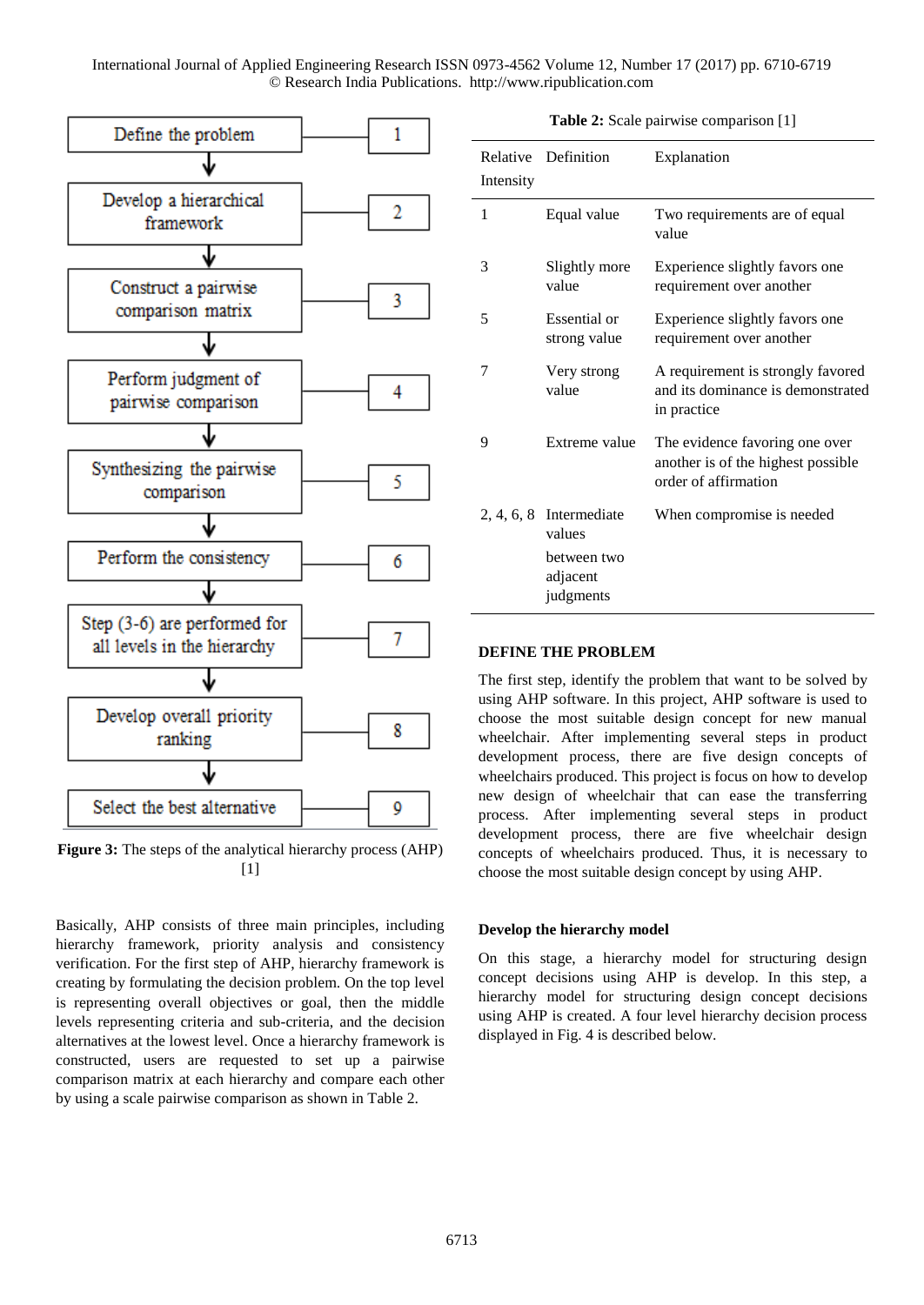

**Figure 4:** Level hierarchy decision process [1]

#### **Construct a pair-wise comparison matrix**

The pair-wise comparisons generate a matrix of relative rankings for each level of the hierarchy. The number of matrices depends on the number elements at each level. The order of the matrix at each level depends on the number of elements at the lower level that it links to.

## **Perform judgement of pairwise comparison**

Pair-wise comparison begins with comparing the relative importance of two selected items. The decision makers need to compare or evaluate each element by using the relative scale pairwise comparison as shown in Table 3. The evaluations are decided based on the data, observation, experience and knowledge about wheelchair. The pairwise comparison at this stage is based on the criteria level 1 and level 2 which is Performance (P), Safety (S), Cost (C) and Maintenance (M). To do pairwise comparison, for instance as shown in Table 3, if Performance (P) is strongly more important or essential over cost  $(C)$ , then  $a = 5$ . Reciprocals are automatically assigned to each pair-wise comparison.

**Table 3:** Pairwise comparison of criteria with respect to overall goal

| Goal            |     | S    | C       | М   |
|-----------------|-----|------|---------|-----|
| Performance (P) |     | 0.2  | $a = 5$ |     |
| Safety $(S)$    | 5   |      | 5       | 3   |
| Cost(C)         | 0.2 | 0.2  |         | 0.2 |
| Maintenance (M) |     | 0.33 | 5       |     |
| Total column    | 72  | 1 73 | 16      | 5.2 |

#### **Synthesizing the pairwise comparison**

To calculate the vectors of priorities, the average of normalized column (ANC) method is used. ANC is to divide the elements of each column by the sum of the column and then add the element in each resulting row and divide this sum by the number of elements in the row (n). This is a process of averaging over the normalized columns as shown in Table 4. In mathematical form, the vector of priorities is calculated as in (1):

$$
W_i = \frac{1}{n} \sum_{j=1}^n \frac{a_{ij}}{\sum_{i=1}^n a_{ij}}, i, j = 1, 2, \dots n
$$
 (1)

Here is the step on how to calculate the first priority vector.

Firstly, 
$$
\sum_{i}^{n} a_{ij}
$$
 hence,  $1 + 5 + 0.2 + 1 = 7.2$ . Secondly,  $\sum_{i}^{n} \frac{a_{ij}}{\sum_{i}^{n} a_{ij}}$   
hence,  $1/7.2 = 0.139$ . Thirdly,  $\sum_{i=1}^{n} \frac{a_{ij}}{\sum_{i}^{n} a_{ij}}$  hence,  $0.139 + 0.116 + 0.116 + 0.116 = 0.139$ .

hence,  $1/7.2 = 0.139$ . Thirdly,  $e^{j4}$   $\lambda_i^{a_i}$  hence,  $0.139 + 0.116 +$  $0.313 + 0.192 = 0.759$ . Finally, divide this sum by the number of elements ( $n = 5$ ) hence,  $0.759/4 = 0.190$ .

**Table 4:** Synthesized matrix for the criteria

| Goal            | P | S.                      | C | M |       | Total Row Priority Vector |
|-----------------|---|-------------------------|---|---|-------|---------------------------|
| Performance (P) |   | 0.139 0.116 0.313 0.192 |   |   | 0.759 | 0.190                     |
| Safety $(S)$    |   | 0.694 0.578 0.313 0.577 |   |   | 2.162 | 0.540                     |
| Cost (C)        |   | 0.028 0.116 0.063 0.038 |   |   | 0.244 | 0.061                     |
| Maintenance (M) |   | 0.139 0.191 0.313 0.192 |   |   | 0.834 | 0.209                     |
|                 |   |                         |   |   |       | 1.000                     |

#### **Perform the consistency**

Some degree of inconsistency may be occurred since the comparisons are carried out through personal or subjective judgments. To ensure the evaluation are consistent, the final operation called consistency verification which is regarded as one of the most advantages of the AHP is incorporated in order to measure the degree of consistency among the pairwise comparisons by computing the consistency ratio. The consistency is determined by the consistency ratio (CR). Consistency ratio (CR) is the ratio of consistency index (CI) to random index (RI) for the same order matrices (Ariff et al., 2008).

Firstly, eigenvector (λmax) is calculated by multiply on the right matrix of evaluation by the priority vector or eigenvector, obtaining a new vector. The calculation to get a new vector is shown in Table 5.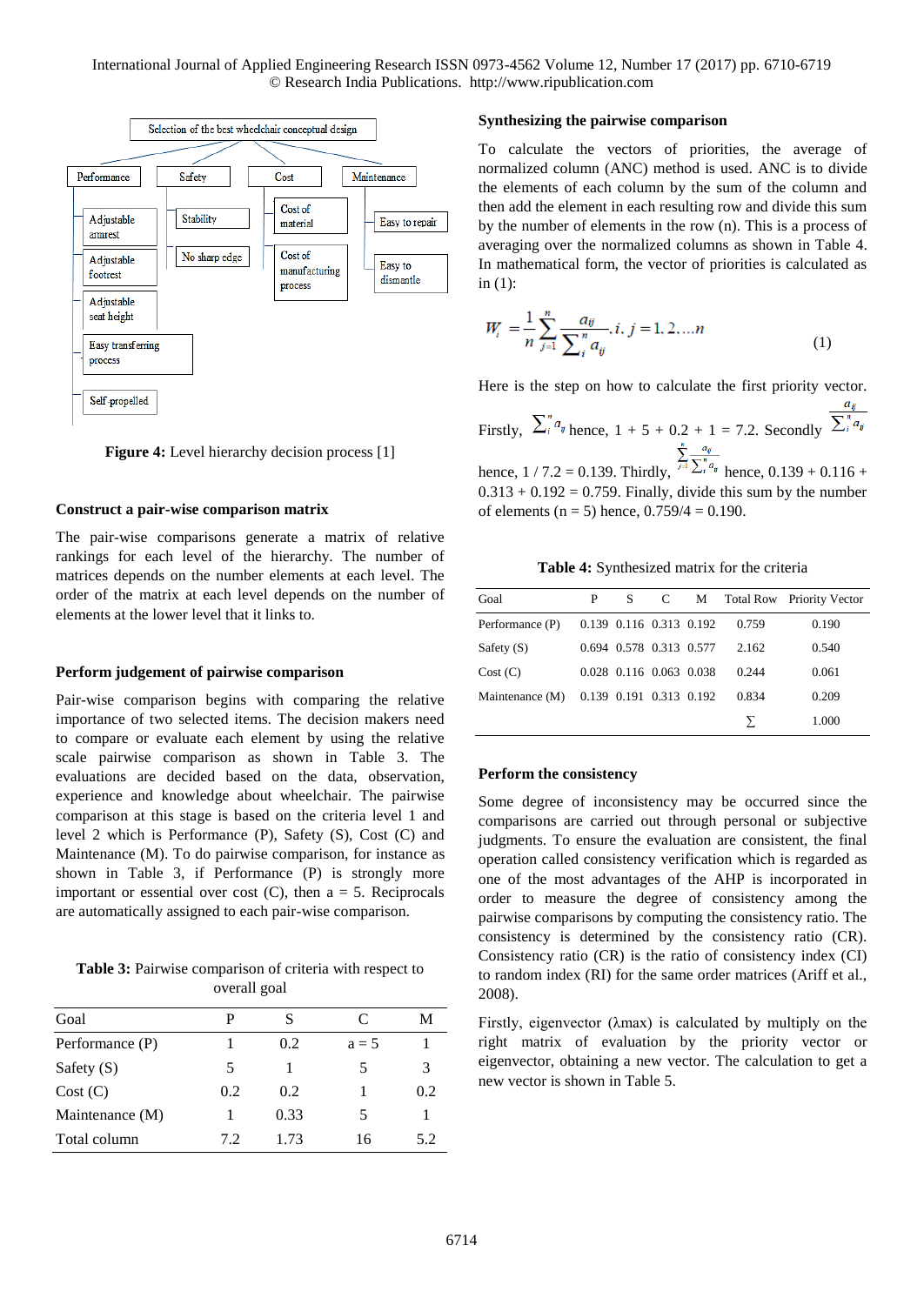**Table 5:** Calculation to get a new vector

|      |     |         |      |                     |   |     | New Vector |
|------|-----|---------|------|---------------------|---|-----|------------|
| 0.19 | -1  | $+0.54$ | 0.2  | $+0.061$ 5 $+0.209$ |   |     | 0.812      |
|      | 5   |         |      |                     | 5 | 3   | 2.422      |
|      | 0.2 |         | 0.2  |                     |   | 0.2 | 0.249      |
|      |     |         | 0.33 |                     | 5 |     | 0.882      |

For instance, the calculation for the first row in the matrix is

 $0.19(1) + 0.54(0.2) + 0.061(5) + 0.209(1) = 0.812$ 

Then, all the elements of the weighted sum matrices or new vector is divide by their respective priority vector element, hence

 $0.812/0.19 = 4.274$ ;  $2.422/0.54 = 4.485$ ;  $0.249/0.061 = 4.079$ ;  $0.882/0.209 = 4.221$ 

Then, calculate the average of these values to obtained

 $\lambda$ max = (4.274 + 4.485 + 4.079 + 4.221)/5 = 4.265

Secondly, the Consistency Index (CI) is calculating by using the formula as in (2):

$$
CI = (\lambda max - n) / (n-1)
$$
 (2)

where n is the matrix size.

 $CI = (4.265-4)/(4-1) = 0.088$ 

Finally, the Consistency Ratio (CR) is calculating by using the formula as in equation 3:

$$
CR = CI/RI
$$
 (3)

Selecting the appropriate value of random index (RI), for the matrix size of four using Table 6,  $RI = 0.9$ . Then, calculate the consistency ratio (CR),  $CR = C1/RI = 0.088/0.9 = 0.098$ . As the value of CR is less than 0.1, the evaluations are acceptable. If  $CR > 0.1$ , the evaluation matrix is inconsistent. To obtain a consistent matrix, evaluation should be reviewed and improved. The summary results for this calculation are shown in Table 7.

**Table 6:** Random index of analytic hierarchy process

| Goal P | S | C                             | M | <b>PV</b>       | NV    | NV/PV  |                    |
|--------|---|-------------------------------|---|-----------------|-------|--------|--------------------|
| P      |   | 0.139 0.116 0.313 0.192 0.190 |   |                 | 0.812 | 4.274  |                    |
| S      |   | 0.694 0.578 0.313 0.577 0.540 |   |                 | 2.422 | 4.485  | $CI = 0.088$       |
| C      |   | 0.028 0.116 0.063 0.038 0.061 |   |                 | 0.249 | 4.079  | $CR = C I / R I =$ |
| M      |   | 0.139 0.191 0.313 0.192 0.209 |   |                 | 0.882 | 4.221  | 0.098              |
|        |   |                               |   | Total           |       | 17.059 |                    |
|        |   |                               |   | Max. Eigenvalue |       | 4.265  |                    |

**Table 7:** The consistency test for the criteria

|  |  |  |  | (n) $12$ 3 4 5 6 7 8 9 10 11 12 |  |                                                           |
|--|--|--|--|---------------------------------|--|-----------------------------------------------------------|
|  |  |  |  |                                 |  | (RI) 0 0 0.58 0.9 1.12 1.24 1.32 1.41 1.45 1.49 1.51 1.58 |

## **Performed for all levels in the hierarchy model**

The consistency test for the sub-criteria and alternatives will describe under this sub topic. If the value of CR for all subcriteria and alternatives is less than 0.1, the evaluations are acceptable.

#### *Performance :*

The pairwise comparison at this stage is based on the Performance (P) sub-criteria which is Adjustable Armrest (AA), Adjustable Footrest (AF), Adjustable

Seat Height (ASH), Easy Transferring Process (ETP) and Self-propelled (SP) as shown in Table 8.

**Table 8:** Pairwise comparison of sub-criteria (performance)

| G/P        | AA   | AF | <b>ASH</b> | <b>ETP</b> | <b>SP</b> |
|------------|------|----|------------|------------|-----------|
| AA         |      | 5  | 0.143      | 0.333      | 0.2       |
| AF         | 0.2  | 1  | 0.143      | 0.2        | 0.2       |
| ASH        | 7    | 7  | 1          | 1          | 1         |
| <b>ETP</b> | 3    | 5  | 1          |            | 1         |
| <b>SP</b>  | 5    | 5  | 1          |            |           |
| Total      | 16.2 | 23 | 3.286      | 3.533      | 3.4       |

Refer to Table 9 shows the process of averaging over the normalized columns. The eigenvector (λmax) is calculate by multiply on the right matrix of evaluation by the priority vector or eigenvector, obtaining a new vector. The calculation to get a new vector is shown in Table 10.

**Table 9:** Synthesized matrix for the sub-criteria (performance)

| G/P |                                   |  |       | AA AF ASH ETP SP Total Row Priority Vector |
|-----|-----------------------------------|--|-------|--------------------------------------------|
|     | AA 0.062 0.217 0.044 0.094 0.059  |  | 0.476 | 0.095                                      |
| AF  | 0.012 0.043 0.044 0.057 0.059     |  | 0.215 | 0.043                                      |
|     | ASH 0.432 0.304 0.304 0.283 0.294 |  | 1.618 | 0.324                                      |
|     | ETP 0.185 0.217 0.304 0.283 0.294 |  | 1.284 | 0.257                                      |
| SP  | 0.309 0.217 0.304 0.283 0.294     |  | 1.408 | 0.282                                      |
|     |                                   |  |       | 1.000                                      |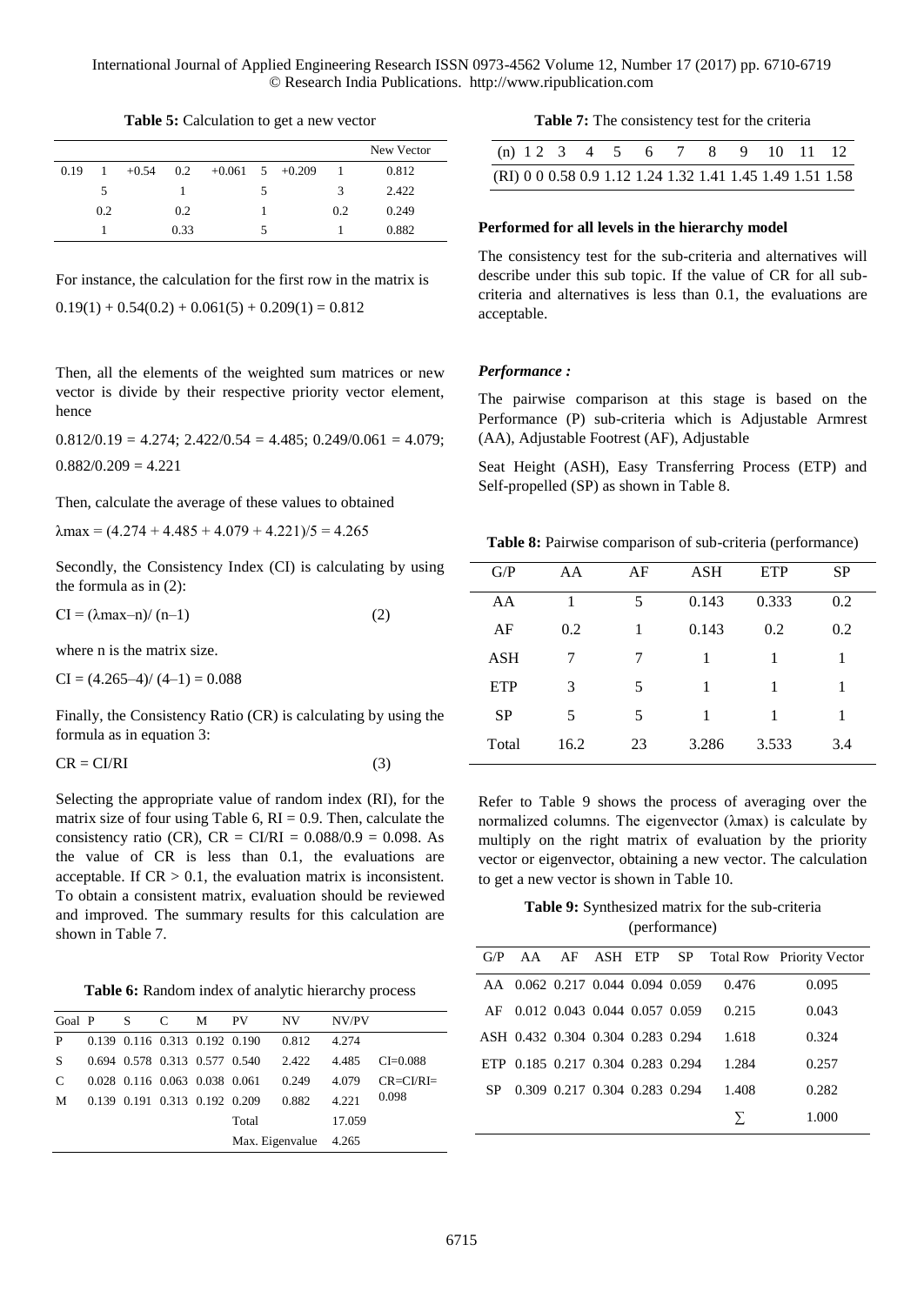**Table 10:** Calculation to get a new vector (performance)

|       |     |        |   |                   |       |        |       |           |     | <b>New</b> |
|-------|-----|--------|---|-------------------|-------|--------|-------|-----------|-----|------------|
|       |     |        |   |                   |       |        |       |           |     | Vector     |
|       |     |        | 5 |                   | 0.143 |        | 0.333 |           | 0.2 | 0.498      |
|       | 0.2 | S      |   | ↔                 | 0.143 | N      | 0.2   |           | 0.2 | 0.216      |
| 0.095 |     | ÷<br>o |   | $\mathbf{N}$<br>m |       | m<br>Ŋ |       | 282       |     | 1.829      |
|       | 3   | 0      | 5 | 0                 |       | 0      |       | $\bullet$ |     | 1.363      |
|       | 5   |        | 5 |                   |       |        |       |           |     | 1.553      |

As the value of CR is less than 0.1, the evaluations are acceptable. If  $CR > 0.1$ , the evaluation matrix is inconsistent. To obtain a consistent matrix, evaluation should be reviewed and improved. The summary results for this calculation are shown in Table 11.

**Table 11:** The consistency test for the sub-criteria (performance)

| G/P        | AA    | AF    | <b>ASH</b> | <b>ETP</b> | SP                    | Priority<br>Vector<br>(PV) | New<br>Vector<br>(NV) | NV/PV  |                |
|------------|-------|-------|------------|------------|-----------------------|----------------------------|-----------------------|--------|----------------|
| AA         | 0.062 | 0.217 | 0.044      | 0.094      | 0.059                 | 0.095                      | 0.498                 | 5.245  |                |
| AF         | 0.012 | 0.043 | 0.044      | 0.057      | 0.059                 | 0.043                      | 0.216                 | 5.026  | $CI = 0.086$   |
| <b>ASH</b> | 0.432 | 0.304 | 0.304      | 0.283      | 0.294                 | 0.324                      | 1.829                 | 5.645  | $CR = CI/RI =$ |
| <b>ETP</b> | 0.185 | 0.217 | 0.304      | 0.283      | 0.294                 | 0.257                      | 1.363                 | 5.304  | 0.078          |
| SP         | 0.309 | 0.217 | 0.304      | 0.283      | 0.294                 | 0.282                      | 1.553                 | 5.507  |                |
|            |       |       |            |            |                       | Total                      |                       | 26,727 |                |
|            |       |       |            |            | Maximum<br>Eigenvalue |                            | 5.345                 |        |                |

## *Safety :*

The pairwise comparison at this stage is based on the Safety (S) sub-criteria, which is Stability (STA) and No Sharp Edge (NSE) as shown in Table 12.

Table 12: Pairwise comparison of sub-criteria (safety)

| G/S          | <b>STA</b> | <b>NSE</b>           |  |  |
|--------------|------------|----------------------|--|--|
| <b>STA</b>   |            | $\blacktriangleleft$ |  |  |
| <b>NSE</b>   | 0.333      |                      |  |  |
| Total column | 1.333      |                      |  |  |

Refer to Table 13 shows the process of averaging over the normalized columns. The eigenvector (λmax) is calculate by multiply on the right matrix of evaluation by the priority vector or eigenvector, obtaining a new vector. The calculation to get a new vector is shown in Table 14.

**Table 13:** Synthesized matrix for the sub-criteria (safety)

|                 | G/S STA NSE Total Row | <b>Priority Vector</b> |
|-----------------|-----------------------|------------------------|
| STA 0.750 0.750 | 1.500                 | 0.750                  |
| NSE 0.250 0.250 | 0.500                 | 0.250                  |

Table 14: Calculation to get a new vector (safety)

|       |       |       |               | New Vector |
|-------|-------|-------|---------------|------------|
| 0.750 |       | 0.250 | $\mathcal{R}$ | 1.500      |
|       | 0.333 |       |               | 0.500      |

As the value of CR is less than 0.1, the evaluations are acceptable. If  $CR > 0.1$ , the evaluation matrix is inconsistent. To obtain a consistent matrix, evaluation should be reviewed and improved. The summary results for this calculation are shown in Table 15.

**Table 15:** The consistency test for the sub-criteria (safety)

|                 | G/S STA NSE Priority Vector (PV) New Vector (NV/PV) | (NV)               |       |                    |
|-----------------|-----------------------------------------------------|--------------------|-------|--------------------|
| STA 0.750 0.750 | 0.750                                               | 1.500              | 2.000 | $CI=0$             |
| NSE 0.250 0.250 | 0.250                                               | 0.500              | 2.000 | $CR = C I/R I = 0$ |
|                 | Total                                               |                    | 4.000 |                    |
|                 |                                                     | Maximum Eigenvalue |       |                    |

#### *Cost :*

The pairwise comparison at this stage is based on the Cost (C) sub-criteria which is Cost of Material (COM) and Cost of Manufacturing Process (CMP) as shown in Table 16.

Table 16: Pairwise comparison of sub-criteria (cost)

| G/C          | COM CMP |   |
|--------------|---------|---|
| COM          |         |   |
| <b>CMP</b>   |         |   |
| Total column | 7       | 7 |

Refer to Table 17 shows the process of averaging over the normalized columns. The eigenvector (λmax) is calculate by multiply on the right matrix of evaluation by the priority vector or eigenvector, obtaining a new vector. The calculation to get a new vector is shown in Table 18.

**Table 17:** Synthesized matrix for the sub-criteria (cost)

| G/C.  |                 | COM CMP | <b>Total Row</b> | <b>Priority Vector</b> |
|-------|-----------------|---------|------------------|------------------------|
|       | COM 0.500 0.500 |         | 1.000            | 0.500                  |
| CMP – | 0.500 0.500     |         | 1.000            | 0.500                  |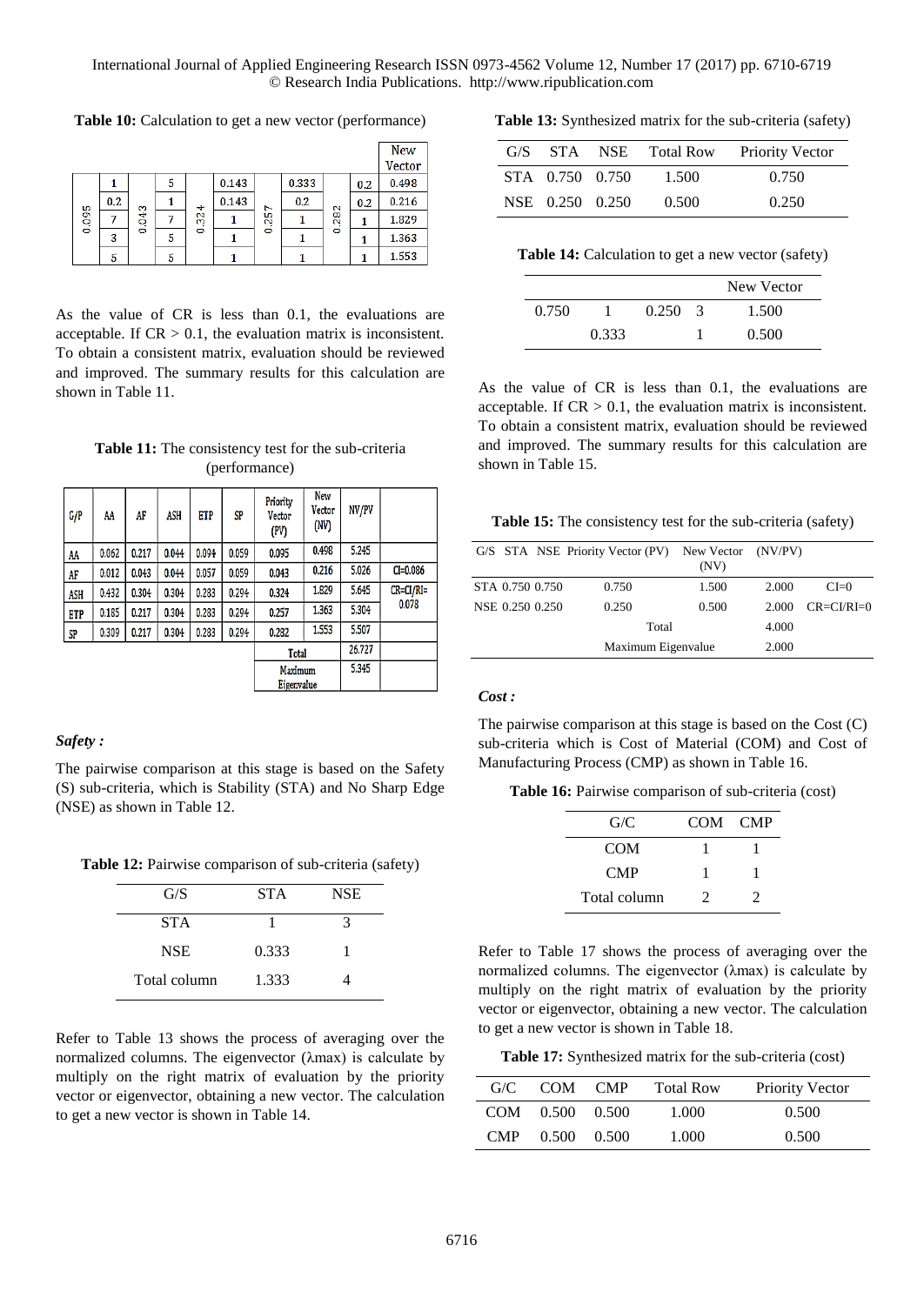**Table 18:** Calculation to get a new vector (cost)

|  |                             | New Vector |
|--|-----------------------------|------------|
|  | $0.500 \quad 1 \quad 0.500$ | 1.000      |
|  |                             | 1.000      |

As the value of CR is less than 0.1, the evaluations are acceptable. If  $CR > 0.1$ , the evaluation matrix is inconsistent. To obtain a consistent matrix, evaluation should be reviewed and improved. The summary results for this calculation are shown in Table 19.

**Table 19:** The consistency test for the sub-criteria (cost)

|                 | G/S CMP NSE Priority Vector (PV) New Vector (NV/PV) | (NV)               |       |                 |
|-----------------|-----------------------------------------------------|--------------------|-------|-----------------|
| COM 0.500 0.500 | 0.500                                               | 1.000              | 2.000 | $CI=0$          |
| CMP 0.500 0.500 | 0.500                                               | 1.000              | 2.000 | $CR = CVRI = 0$ |
|                 | Total                                               |                    | 4.000 |                 |
|                 |                                                     | Maximum Eigenvalue |       |                 |

# *Maintenance :*

The pairwise comparison at this stage is based on the Maintenance (M) sub-criteria, which is Easy to Repair (ETR) and Easy to Dismantle (ETD) as shown in Table 20.

Table 20: Pairwise comparison of sub-criteria (maintenance)

| G/M          | <b>ETR</b> | <b>ETD</b> |
|--------------|------------|------------|
| <b>ETR</b>   |            | 3          |
| <b>ETD</b>   | 0.333      |            |
| Total column | 1.333      |            |

Refer to Table 21 shows the process of averaging over the normalized columns. The eigenvector (λmax) is calculate by multiply on the right matrix of evaluation by the priority vector or eigenvector, obtaining a new vector. The calculation to get a new vector is shown in Table 22.

**Table 21:** Synthesized matrix for the sub-criteria (maintenance)

|                 | G/M ETR ETD Total Row | <b>Priority Vector</b> |
|-----------------|-----------------------|------------------------|
| ETR 0.750 0.750 | 1.500                 | 0.750                  |
| ETD 0.250 0.250 | 0.500                 | 0.250                  |

**Table 22:** Calculation to get a new vector (maintenance)

|       |       |       |               | New Vector |
|-------|-------|-------|---------------|------------|
| 0.750 |       | 0.250 | $\mathcal{R}$ | 1.500      |
|       | 0.333 |       |               | 0.500      |

As the value of CR is less than 0.1, the evaluations are acceptable. If  $CR > 0.1$ , the evaluation matrix is inconsistent. To obtain a consistent matrix, evaluation should be reviewed and improved. The summary results for this calculation are shown in Table 23.

| <b>Table 23:</b> The consistency test for the sub-criteria |
|------------------------------------------------------------|
| (maintenance)                                              |

|                       | Priority Vector (PV) |                    |              |                    |
|-----------------------|----------------------|--------------------|--------------|--------------------|
| G/M ETR ETD           |                      | <b>New</b><br>(NV) | Vector NV/PV |                    |
| ETR 0.750 0.750 0.750 |                      | 1.500              | 2.000        | $CI=0$             |
| ETD 0.250 0.250 0.250 |                      | 0.500              | 2.000        | $CR = C I/R I = 0$ |
|                       | Total                |                    | 4.000        |                    |
|                       | Maximum Eigenvalue   |                    | 2.000        |                    |

The consistency test for the alternatives is shows in Table 24. As the value of CR is less than 0.1, the evaluations are acceptable. If  $CR > 0.1$ , the evaluation matrix is inconsistent

**Table 24:** The consistency test for the alternatives

|      | <b>Priority Vector</b>  |       |       |            |       |            |            |       |            |            |            |
|------|-------------------------|-------|-------|------------|-------|------------|------------|-------|------------|------------|------------|
|      |                         | Goal  |       |            |       |            |            |       |            |            |            |
|      | P                       |       |       |            | S     |            | C          |       | M          |            |            |
|      | AA                      | AF    | ASH   | <b>ETP</b> | SP    | <b>STA</b> | <b>NSE</b> | COM   | <b>CMP</b> | <b>ETR</b> | <b>ETD</b> |
| D1   | 0.095                   | 0.161 | 0.110 | 0.231      | 0.110 | 0.133      | 0.111      | 0.051 | 0.051      | 0.051      | 0.119      |
| D2   | 0.047                   | 0.241 | 0.076 | 0.077      | 0.076 | 0.239      | 0.111      | 0.107 | 0.107      | 0.107      | 0.158      |
| D3   | 0.286                   | 0.424 | 0.261 | 0.231      | 0.261 | 0.195      | 0.111      | 0.281 | 0.281      | 0.281      | 0.135      |
| D4   | 0.286                   | 0.087 | 0.261 | 0.231      | 0.261 | 0.195      | 0.333      | 0.281 | 0.281      | 0.281      | 0.183      |
| D5   | 0.286                   | 0.087 | 0.293 | 0.231      | 0.293 | 0.239      | 0.333      | 0.281 | 0.281      | 0.281      | 0.405      |
|      | <b>Consistency Test</b> |       |       |            |       |            |            |       |            |            |            |
| Amax | 5.359                   | 5.436 | 5.240 | 5.000      | 5.240 | 5.200      | 5.000      | 5.042 | 5.042      | 5.042      | 5.426      |
| CI   | 0.090                   | 0.109 | 0.060 | 0.000      | 0.060 | 0.050      | 0.000      | 0.010 | 0.010      | 0.010      | 0.107      |
| RI   | 1.12                    |       |       |            |       |            |            |       |            |            |            |
| CR   | 0.080                   | 0.097 | 0.053 | 0.000      | 0.053 | 0.045      | 0.000      | 0.009 | 0.009      | 0.009      | 0.095      |

# **Develop overall priority ranking**

After the consistency calculation for all levels is completed, next calculation is to calculate the overall priority vector to select the best design concept. The elements/points in Table 25 represent priority vectors for criteria, sub-criteria and alternatives.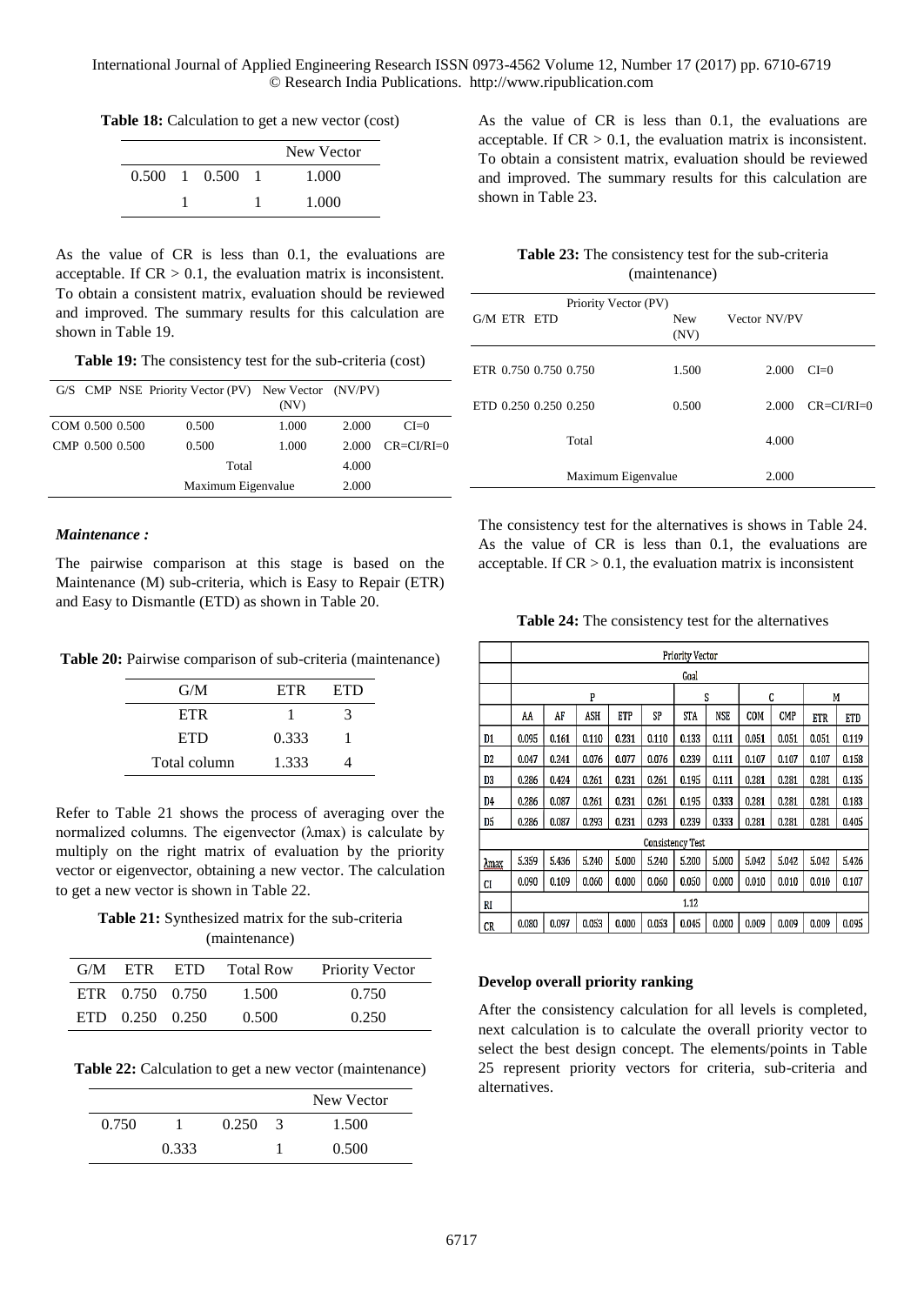|                         | <b>Priority Vector</b> |       |            |            |           |            |            |            |            |            |            |
|-------------------------|------------------------|-------|------------|------------|-----------|------------|------------|------------|------------|------------|------------|
|                         | Goal                   |       |            |            |           |            |            |            |            |            |            |
| Criteria                | P                      |       |            | S          |           | C          |            | M          |            |            |            |
|                         | 0.190                  |       |            | 0.540      |           | 0.061      |            | 0.209      |            |            |            |
| Sub-criteria            | AA                     | AF    | <b>ASH</b> | <b>ETP</b> | <b>SP</b> | <b>STA</b> | <b>NSE</b> | <b>COM</b> | <b>CMP</b> | <b>ETR</b> | <b>ETD</b> |
|                         | 0.095                  | 0.043 | 0.324      | 0.257      | 0.282     | 0.750      | 0.250      | 0.500      | 0.500      | 0.750      | 0.250      |
| Alternatives            |                        |       |            |            |           |            |            |            |            |            |            |
| D1                      | 0.095                  | 0.161 | 0.110      | 0.231      | 0.110     | 0.133      | 0.111      | 0.051      | 0.051      | 0.051      | 0.119      |
| D <sub>2</sub>          | 0.047                  | 0.241 | 0.076      | 0.077      | 0.076     | 0.239      | 0.111      | 0.107      | 0.107      | 0.107      | 0.158      |
| D <sub>3</sub>          | 0.286                  | 0.424 | 0.261      | 0.231      | 0.261     | 0.195      | 0.111      | 0.281      | 0.281      | 0.281      | 0.135      |
| D4                      | 0.286                  | 0.087 | 0.261      | 0.231      | 0.261     | 0.195      | 0.333      | 0.281      | 0.281      | 0.281      | 0.183      |
| D5                      | 0.286                  | 0.087 | 0.293      | 0.231      | 0.293     | 0.239      | 0.333      | 0.281      | 0.281      | 0.281      | 0.405      |
| <b>Consistency Test</b> |                        |       |            |            |           |            |            |            |            |            |            |
| $\lambda$ max           | 5.359                  | 5.436 | 5.240      | 5.000      | 5.240     | 5.200      | 5.000      | 5.042      | 5.042      | 5.042      | 5.426      |
| CI                      | 0.090                  | 0.109 | 0.060      | 0.000      | 0.060     | 0.050      | 0.000      | 0.010      | 0.010      | 0.010      | 0.107      |
| RI                      | 1.12                   |       |            |            |           |            |            |            |            |            |            |
| CR <sub>1</sub>         | 0.080                  | 0.097 | 0.053      | 0.000      | 0.053     | 0.045      | 0.000      | 0.009      | 0.009      | 0.009      | 0.095      |

**Table 25:** All priority vectors for criteria, sub-criteria and alternative

The elements in Table 26 represent the overall priority vector for five design alternatives with respect to the sub-criteria. The overall priority vector can be obtained by multiplying the priority vector for the design alternatives by the vector of priority of the sub-criteria. An example of the overall priority calculation is as follows:

 $0.095(0.095) +0.043(0.161) + 0.324(0.110) + 0.257(0.231) +$  $0.282(0.110) = 0.142$ 

**Table 26:** Overall priority vectors for sub-criteria with respect to the criteria

|                |       |       | <b>Overall Priority Vector</b> |       |
|----------------|-------|-------|--------------------------------|-------|
| D1             | 0.142 | 0.127 | 0.051                          | 0.068 |
| D <sub>2</sub> | 0.081 | 0.207 | 0.107                          | 0.120 |
| D3             | 0.262 | 0.174 | 0.281                          | 0.244 |
| D4             | 0.248 | 0.229 | 0.281                          | 0.256 |
| D5             | 0.267 | 0.263 | 0.281                          | 0.312 |

The elements in Table 27 show the overall priority vector of the alternatives with respect to the criteria. The overall priority vector can be obtained by multiplying the priority vector for the design alternatives by the priority vector of the criteria. An example of the overall priority calculation is as follows:

 $0.190(0.142) + 0.540(0.127) + 0.061(0.051) + 0.209(0.068) =$ 0.158

**Table 27:** Overall priority vector for the alternatives with respect to the criteria

| <b>Priority Vector</b> |       |       |       |       |          |  |  |  |
|------------------------|-------|-------|-------|-------|----------|--|--|--|
|                        | P     | S     | C     | M     | Overall  |  |  |  |
|                        | 0.190 | 0.540 | 0.061 | 0.209 | Priority |  |  |  |
|                        |       |       |       |       | Vector   |  |  |  |
| D <sub>1</sub>         | 0.142 | 0.127 | 0.051 | 0.068 | 0.113    |  |  |  |
| D2                     | 0.081 | 0.207 | 0.107 | 0.120 | 0.159    |  |  |  |
| D <sub>3</sub>         | 0.262 | 0.174 | 0.281 | 0.244 | 0.212    |  |  |  |
| D <sub>4</sub>         | 0.248 | 0.229 | 0.281 | 0.256 | 0.242    |  |  |  |
| D <sub>5</sub>         | 0.267 | 0.263 | 0.281 | 0.312 | 0.275    |  |  |  |

## **Selection of the best design concept**

Table 28 shows the design 5 (D5) that has the highest value (0.275 or 27.5%) among the other design concepts that is appropriate for further development. The second highest is the design 4 (D4) with a value of 0.242 (24.2%), and the lowest value or last choice is the design 1 (D1) with a value of only 0.113 (11.3%). D5 is the selected design concept since it has the highest value among five alternatives.

**Table 28:** Result of selection

| No.                         | <b>Best Selection</b> |       |  |  |  |
|-----------------------------|-----------------------|-------|--|--|--|
| 1                           | D5                    | 0.275 |  |  |  |
| $\mathcal{D}_{\mathcal{L}}$ | D4                    | 0.242 |  |  |  |
| 3                           | D3                    | 0.212 |  |  |  |
| 4                           | D <sub>2</sub>        | 0.159 |  |  |  |
| 5                           | D1                    | 0.113 |  |  |  |

## **CONCLUSION**

In conclusion, AHP can be used to assist design engineer to evaluate and select the best design concept based on the criteria and sub criteria aspects of a decision. The conceptual design, D5 is selected as the best design concept with highest value 0.275 or 27.5% while comparing to conceptual design D4, D3, D2 and D1. Hence, product design stage become more faster and improve the quality of a new product by implementation of AHP approach.

# **ACKNOWLEDGMENT**

The authors wish to thank Universiti Teknikal Malaysia Melaka (UTeM) for supporting this research (grant PJP/2015/FTK (16B)/S01431).